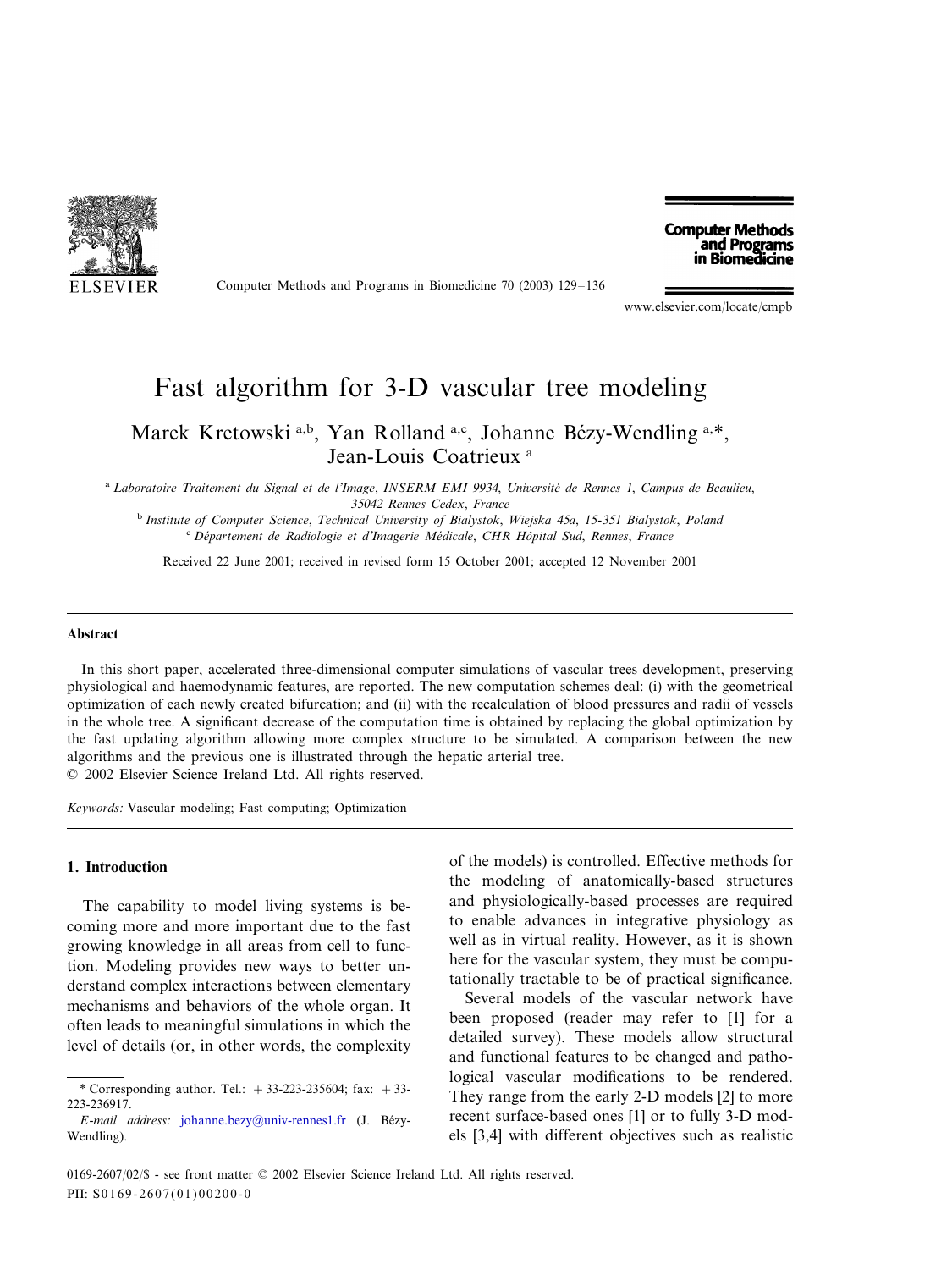representations for rendering applications [1], physiological interpretation [3] or organ-based descriptions like coronary arterial trees [4,5]. The present contribution is a continuation of the work described in [6]. Here our objective is to significantly reduce the computation time, in order to generate trees with more than 10 000 extremities, in a reasonable time. We concentrate on the most critical (i.e. the most time consuming) steps, mainly involved in the network optimization. A brief review of the organ growth features is provided in Section 2 while acceleration cues are detailed in Section 3. An application to the liver arterial tree is displayed in Section 4 and further discussed.

## **2. Model description**

The first step to create a realistic model of a vascular tree consists in specifying both the organ 3-D shape and the properties according to which the tree develops. Macro-cells are uniformly distributed inside the organ volume. A macro-cell is an element of tissue characterized by some geometrical (like the size and the spatial position) and haemodynamic properties (the blood flow for instance). Several classes of macro-cells can be defined and can lead to regions having different vascular properties.

The organ growth is modeled as the result of an *hyperplasia* process (increased number of macrocells). The changes in the number of macro-cells occur at discrete time moments called cycles. In each cycle, a macro-cell has a certain probability  $(Pr_{\rm B})$  to give birth to a new macro-cell of the same class, or to die (Pr<sub>D</sub>). Both probabilities depend on the cell type (class) and the cell age. For instance if healthy and tumoral macro-cells are specified, the pathological ones should have a greater  $Pr_{\text{B}}$  (details about the way initial  $Pr_{\text{B}}$  and  $Pr<sub>D</sub>$  values are chosen and evolve are given in [3]). For each 'mother' macro-cell, a few randomly chosen spatial positions of a 'daughter' cell in the neighborhood are tested against the local constraint of maximal density. A new macro-cell is created only if a proper position is found.

The bounding shape expands periodically, when

the corresponding volume is almost filled by macro-cells. An empty space, which appears during the organ growth, is occupied by new macrocells in consecutive cycles. The growth continues until the organ reaches its adult size.

The tree develops to respond to the needs of the expanding tissue. Consequently, the apparition of a new macro-cell leads to the development of a new vessel. Conversely, when a macro-cell disappears, the corresponding vessel retracts and disappears too. Each macro-cell is perfused by exactly one vessel of the vascular tree.

This vascular tree model has a binary structure. It means that interconnections (*anastomoses*) are not taken into account. Each vessel is represented by a rigid tube and can divide into two other branches creating a bifurcation (Fig. 1). The vessels are defined by their length (*l*), radius (*R*) and blood flow rate (*Q*). Each extremity of the vascular tree is connected to a macro-cell, which is the place of exchange between the tissue and the blood supplied by the vessel.

Two main physical laws have to be taken into account for the design of realistic vascular trees. The law of matter preservation has to be fulfilled at each bifurcation and is given by:

$$
Q_{\rm b} = Q_{\rm l} + Q_{\rm r} \tag{1}
$$

where  $Q<sub>b</sub>$  is the blood flow in the parent vessel and  $Q_{\rm I}$  and  $Q_{\rm r}$  are blood flows in the left and right daughter branches. It is a rather obvious property: the quantity of blood, which enters a bifurcation, has to leave it.



Fig. 1. A bifurcation irrigating a macro-cell.  $P<sub>l</sub>$ , pressure at the extremity of the left vessel;  $Q_i$ , blood flow at the extremity of the left vessel;  $P_r$ ,  $Q_r$ ,  $P_b$ ,  $Q_b$ , corresponding values for the right and the bifurcation vessel.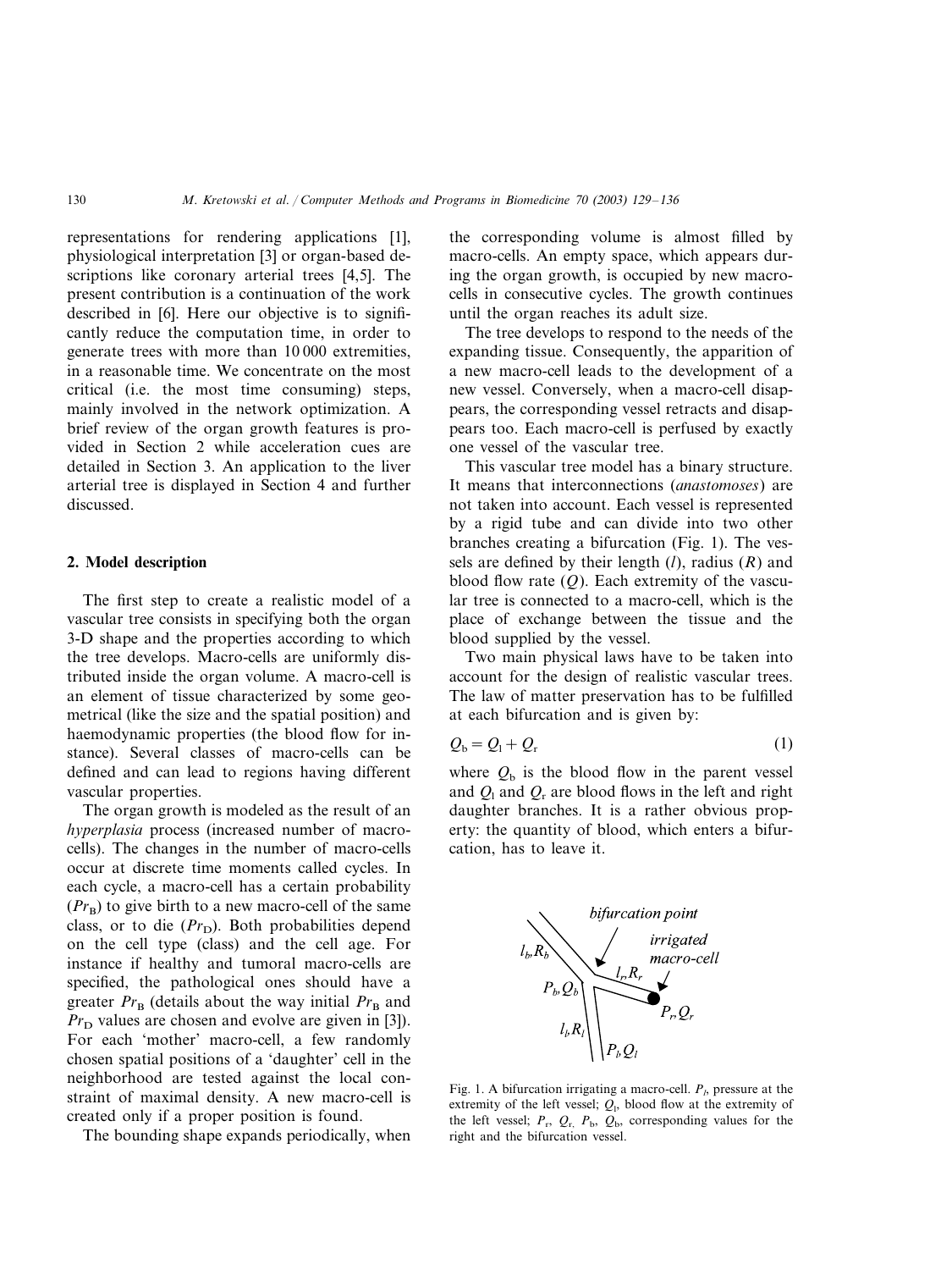In the model, the blood is assumed to be a Newtonian fluid with constant viscosity  $(\mu)$ . Hence Poiseuille's law is applied to calculate the pressure difference  $(\Delta P)$  between the two extremities of a vessel. It depends on the blood flow rate, the length and the radius of the vessel:

$$
\Delta P = Q \frac{8\mu l}{\pi R^4}.
$$
 (2)

Another constraint deals with the decreasing vessel radii in the tree (bifurcation law). It gives the relationship between the radius of the parent vessel  $(R<sub>b</sub>)$  and the radii of its two daughter branches  $(R_1 \text{ and } R_r)$ :

$$
R_b^{\gamma} = \alpha R_1^{\gamma} + \beta R_{\gamma}^{\gamma}.
$$
 (3)

In [7],  $\gamma = 6$ ,  $\alpha = 1 + Q_1/Q_r$  and  $\beta = 1 + Q_r/Q_1$ were proposed, which were derived from the minimal volume principle, but in other papers [8–10]  $\alpha = \beta = 1$  and  $\gamma$  varies from 2.55 to 3. The choice of proper parameters  $(\alpha, \beta, \gamma)$  is not an easy task, but the general expression (Eq. (3)) was confirmed both by morphometrical analyses and theoretical studies.

#### **3. Vascular tree optimization**

It is a widely acceptable fact that the growth and functional behavior of vascular system is governed by some optimality principles, but the definition of the target function which should be minimized (or maximized) is still an open problem (e.g. four different optimality principles were examined in [11]). In the present model, it is assumed that the target function depends only on the radii and lengths of vessels. It is also assumed that the function is additive, and thus summed over all vessels in the tree (for instance the volume of vascular tree can be minimized).

New macro-cells appear and are supplied by the vascular system in a sequential manner. Therefore, they are connected to the vascular tree one by one.

The geometrical optimization of a bifurcation is separated from the global optimization of the tree. The choice of the bifurcation point is done locally and, with this known geometry, the whole tree is then optimized. It is assumed that the influence of moves of the bifurcation point on the remaining vessels is relatively small and can be neglected during the local optimization. This approximation allows the computational complexity to be significantly reduced leading to the simulation of complex trees in a very short time. Another approach was presented by Karch et al. [4], where all vessel parameters are recomputed during the optimization of a single bifurcation.

# 3.1. *Geometrical optimization of a single bifurcation*

The perfusion process of a new macro-cell starts by choosing a set of candidate vessels. The distance between all vessels and the macro-cell is calculated and only the closest ones are considered. For each candidate vessel, a new bifurcation is temporarily created and the macro-cell is perfused. Given the spatial positions (coordinates) and the physiological properties of the newly created vessels, a branching point, which minimizes the volume, is searched. To optimize the bifurcation, the 2-D method proposed in [7] was extended to the 3-D case. When the optimal structure is found, pressures and radii of the whole tree have to be recalculated (the global optimization is applied) and then crossing between vessels is checked and candidates are excluded accordingly. In the next step, for each remaining candidate vessel, the volume of the whole tree is computed and the solution corresponding to the minimal value is chosen. The optimal vessel is used to permanently connect the macro-cell to the tree.

## 3.2. *Optimization of the whole tree*

Assuming that the geometry of the vascular tree is set, the *optimized* tree (to be determined) must fulfill the following constraints:

• constant pressure  $(P_{cell})$  at the extremities, and the blood flow depending on the macro-cell class,

<sup>&</sup>lt;sup>1</sup> In fact the blood has a Newtonian behavior only in vessels whose caliber is higher than  $100 \mu m$ , but even for smaller vessels Poiseuille's law can be considered as a good approximation.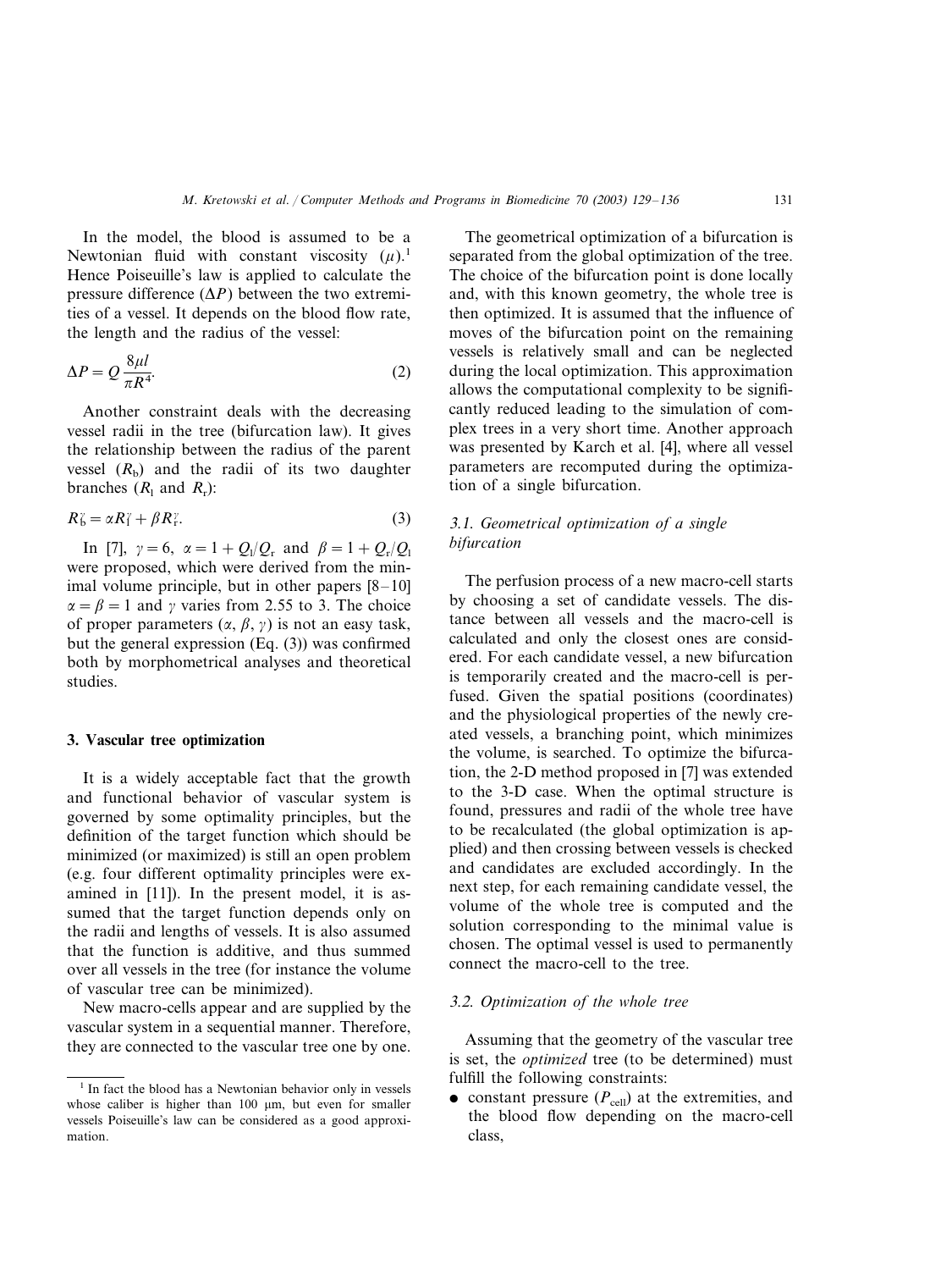- Poiseuille's law at each vessel,
- matter preservation and bifurcation law at each bifurcation.

The *fully optimized* vascular tree is defined as the optimized tree with a given pressure  $P_e$  at the entry of the tree.

## 3.3. *A bifurcation irrigating two cells*

In such a situation, the strategy proposed in [3], for irrigating a new macro-cell, can be used. First  $P_1 = P_r = P_{cell}$ , and  $Q_1$ ,  $Q_r$  are initialized, depending, respectively on the class of cells with  $R_1=$  $R_r = R_{\text{ini}}$  in both vessels. Then it is possible to compute the pressure at the bifurcation point imposed by each of the vessels:

$$
P_{\rm b}^{\rm l} = P_{\rm l} + Q_{\rm l} \frac{8\mu l_{\rm l}}{\pi R_{\rm l}^{4}},\tag{4}
$$

$$
P_{\mathbf{b}}^{\mathbf{r}} = P_{\mathbf{r}} + Q_{\mathbf{r}} \frac{8\mu l_{\mathbf{r}}}{\pi R_{\mathbf{r}}^4}.
$$

Computing  $P_b^1$  and  $P_b^r$  with Eqs. (4) and (5) provides different values. To get the same pressure at the bifurcation point, the radius of the vessel with lower pressure at the end is changed. To simplify the notation, let suppose  $P_b^1 > P_b^r$  and then the pressure at the bifurcation point is equal to  $P_{\rm b} = P_{\rm b}^{\rm l}$ . Hence the new radius of the right vessel can be calculated using Eq. (6).

$$
R'_{\rm r} = \sqrt[4]{Q_{\rm r} \frac{8\mu l_{\rm r}}{\pi (P_{\rm b} - P_{\rm r})}}.
$$
 (6)

After changing the radius in one of the vessels, the radius  $(R'_r)$  of the bifurcation vessel can be computed using the bifurcation law and, then, the pressure at the entry of the bifurcation vessel can be deduced:

$$
P_b^{\text{entry}} = P_b + (Q_1 + Q_r) \frac{8\mu l_b}{\pi (R_b')^4}.
$$
 (7)

This way, the optimized bifurcation is obtained.

#### 3.4. *A bifurcation with two sub*-*trees*

Let us consider the situation where two subtrees connected in a bifurcation have to be optimized. Like in the previous case, pressures are calculated at the bifurcation point imposed by the left sub-tree,  $P_{\text{b}}^1$ , and by the right one,  $P_{\text{b}}^{\text{r}}$  (we assume that  $P_{\rm b}^{\rm I} > P_{\rm b}^{\rm r}$ ). In [3] the pressure at the bifurcation is then averaged based on the blood flow Eq. (8).

$$
P_{\rm b} = \frac{P_{\rm b}^{\rm l} Q_{\rm l} + P_{\rm b}^{\rm r} Q_{\rm r}}{Q_{\rm l} + Q_{\rm r}}\tag{8}
$$

Another possibility is to increase/decrease the pressure in one of the sub-trees (like the case with two cells). For example, one can decide to choose  $P_{\rm b} = P_{\rm b}^{\rm l}$  and increase the pressure in the right sub-tree. This operation is relatively easy to perform, because the sub-tree is optimized. It only needs to multiply all the radii in the sub-tree by a same coefficient [3] computed by using the pressure  $P_{cell}$  at the extremities. Then, new radii of vessels of the right sub-tree are obtained by the following transformation:

$$
R'_{\rm r} = R_{\rm r} \sqrt[4]{\frac{P_{\rm r}^{\rm end} - P_{\rm cell}}{P_{\rm b}^{\rm end} - P_{\rm cell}}}.
$$
\n(9)

When such a transformation is applied, the corresponding pressures are adjusted. Then, the radius of the bifurcation vessel and the pressure at the end of that vessel can be computed. By applying the described procedure, the *optimized* subtree starting at the bifurcation point is obtained.

# <sup>3</sup>.5. *Ensuring the gien pressure at the entry of the tree*

Using the procedures described above, the optimization of the tree is carried out starting from the extremities and proceeding up to the root. At the end, the *optimized* tree with the entry pressure depending on the initial radius  $(R<sub>ini</sub>)$  is obtained. But to get the *fully optimized* vascular tree, one needs to get the exact entry pressure given as one of the model parameters.

In the previous subsection, it has been shown how to fit the pressure in the sub-tree when it is optimized. In fact it is enough to apply the aforementioned procedure (multiplying all the radii) to the root node of the tree, using this preset entry pressure.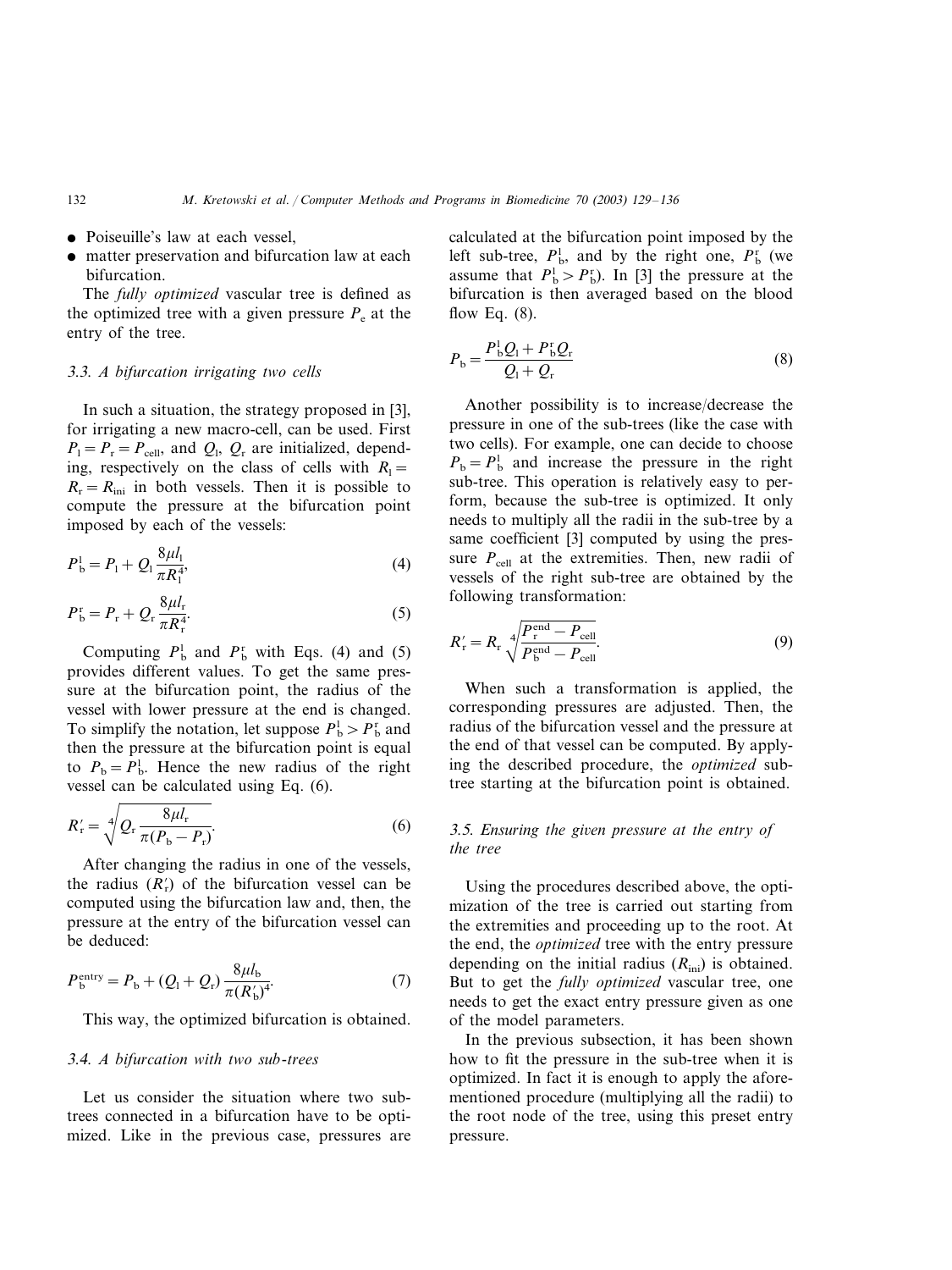

Fig. 2. Optimization by updating. (a) Triangles represent sub-trees. A new bifurcation is added to a fully optimized tree. (b) Pressure is computed at each node along the path from the bifurcation point up to the root, given  $P'_{\rm c}$  at the root. (c) Then all radii of the tree are changed to assure the  $P_e$  value of pressure given as one of the model parameter.

# <sup>3</sup>.6. *Updating optimization ersus global optimization*

When the *fully optimized* tree is available, it is possible to add/delete a macro-cell to/from the tree (Fig. 2a) and to update it only locally. After adding the new (optimized) bifurcation to the tree, the path can be tracked from the bifurcation point up to the root, and the pressure can be adjusted at each node, using the described above method (Fig. 2b). At the root of the tree, the same procedure as used during the global optimization is applied to ensure the right entry pressure (Fig. 2c). We called this method optimization by updating.

# 3.7. *Is it possible to speed up the updating algorithm*?

The weak point of the updating algorithm is that in some sub-trees, the pressure and the radius are modified many times. Some nodes of the vascular tree are visited repeatedly to perform several operations. Multiplying coefficients by each other and then using the result to adjust the radius and the pressure can be performed in the same task. Hence instead of 'multiplying' all the nodes in the sub-tree by the coefficient during the fitting phase, it is stored at the root node of this sub-tree. And when the last step is carried out on the whole tree, this available information at the nodes is jointly processed. This algorithm is referred to as 'fast updating'.

#### **4. Application to the liver arterial tree**

The presented model was implemented in  $C++$  using Microsoft Visual  $C++6.0$ . In order to exemplify the whole procedure a hepatic arterial tree is simulated (Fig. 3). Table 1 summarizes the main parameters used to initialize the model.

The 3-D bounding shape of the liver is reconstructed from CT-scan images (Siemens Somaton, 120 slices with 1 mm thickness). Then, in order to simulate the organ growth, mathematical morphology operations (erosion/dilation) combined with shifting are applied to the shape.

During the first trials, the tree was simulated without restricting the number of candidate vessels and several statistics regarding the perfusion process were collected. In 96% of the cases, the minimal volume position was obtained using only the five closest vessels. Hence, in order to elimi-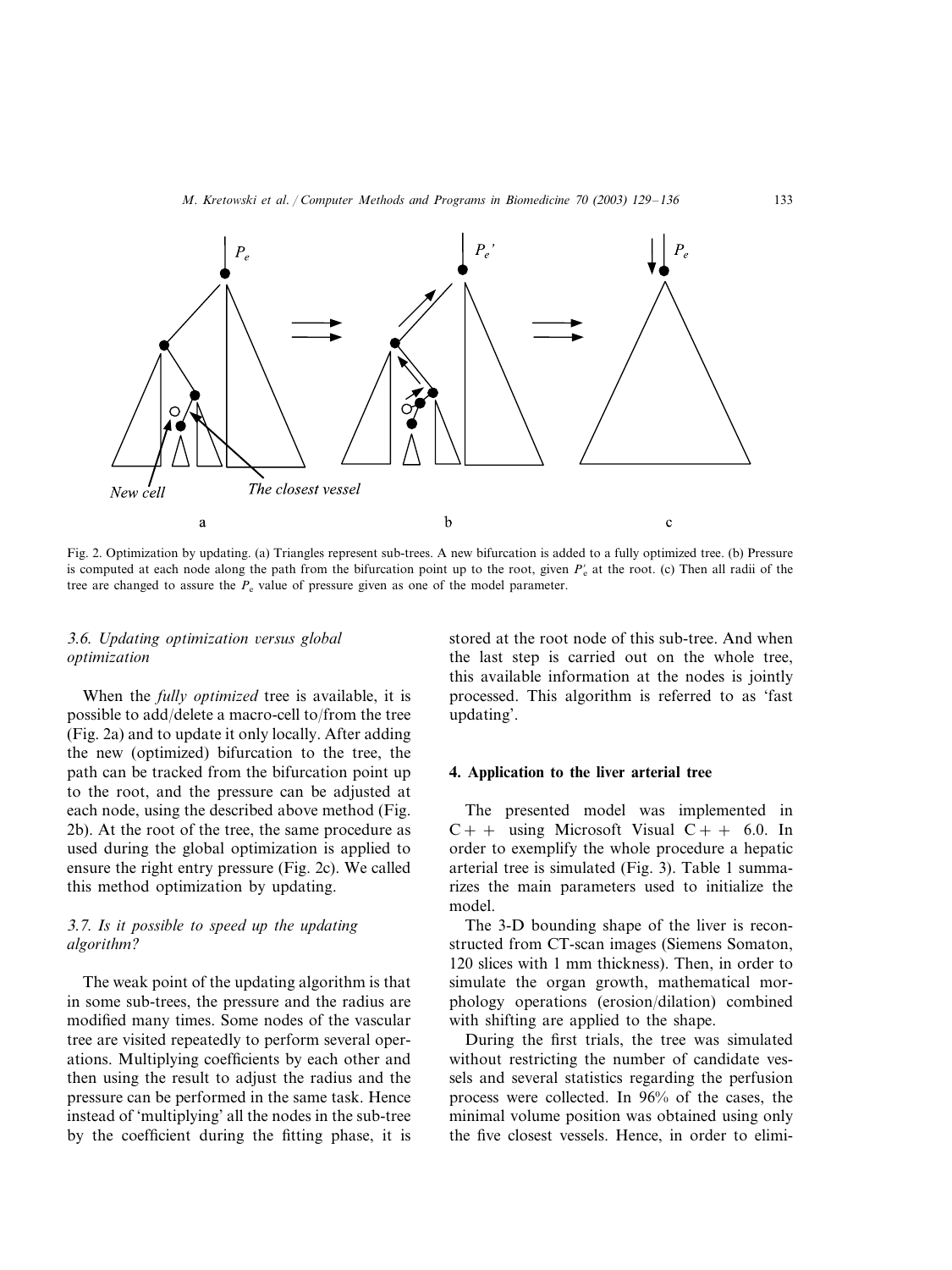

Fig. 3. Various stages of the development of the liver arterial tree model (after the first growth cycle and after the last one).

nate unnecessary computations, the number of candidate vessels is now limited to five.

To validate the proposed improvements in the optimization of vascular trees, the same conditions and parameters set is applied to generate a structurally-equivalent tree (25 163 nodes or, equivalently, 12 582 macro-cells). Table 2 gives the total execution time for the different optimization methods. The whole tree is built in about 3 h (using a PC-type computer, PIII 600 MHz) when the global optimization after each perfusion of a macro-cell is used. When the updating strategy is used this time is reduced by 40% and the fast updating procedure leads to a three times faster optimization. In comparison, in [4] the computing time for a tree with 4000 macro-cells is approximately 10 h on a DEC-Alpha 21164/333 MHz, to get similar vascular trees. The main concepts of the model presented in [3] and the extension described here are close to those reported in [4]. The vessels (rigid tubes forming a binary tree) grow to irrigate macro-cells distributed into a 3-D organ

(static shape in [4], growing in [3,5]). In both cases, blood is considered as a Newtonian fluid whose flow is governed by the Poiseuille's law. Similarly, two optimization levels are distinguished: a geometrical optimization of the new bifurcation (minimizing the volume of blood added), and a more global process consisting in re-computing (in slightly different ways) radii of the tree after addition of a new cell. The advances presented in [4] deal with the extension of the 2-D

Table 1

Main model parameters used in the simulation of the hepatic arterial tree

| Number of growth shape cycles             | 15                    |
|-------------------------------------------|-----------------------|
| Volume growth $(cm3)$                     | $88 \rightarrow 1500$ |
| Number of macro-cells                     | 12 000                |
| Hepatic artery pressure (mmHg)            | 98                    |
| Blood pressure at the macro-cell (mmHg)   | 50                    |
| Blood flow at the macro-cell (ml/min)     | 0.033                 |
| $\gamma$ parameter of the bifurcation law | 2.7                   |
|                                           |                       |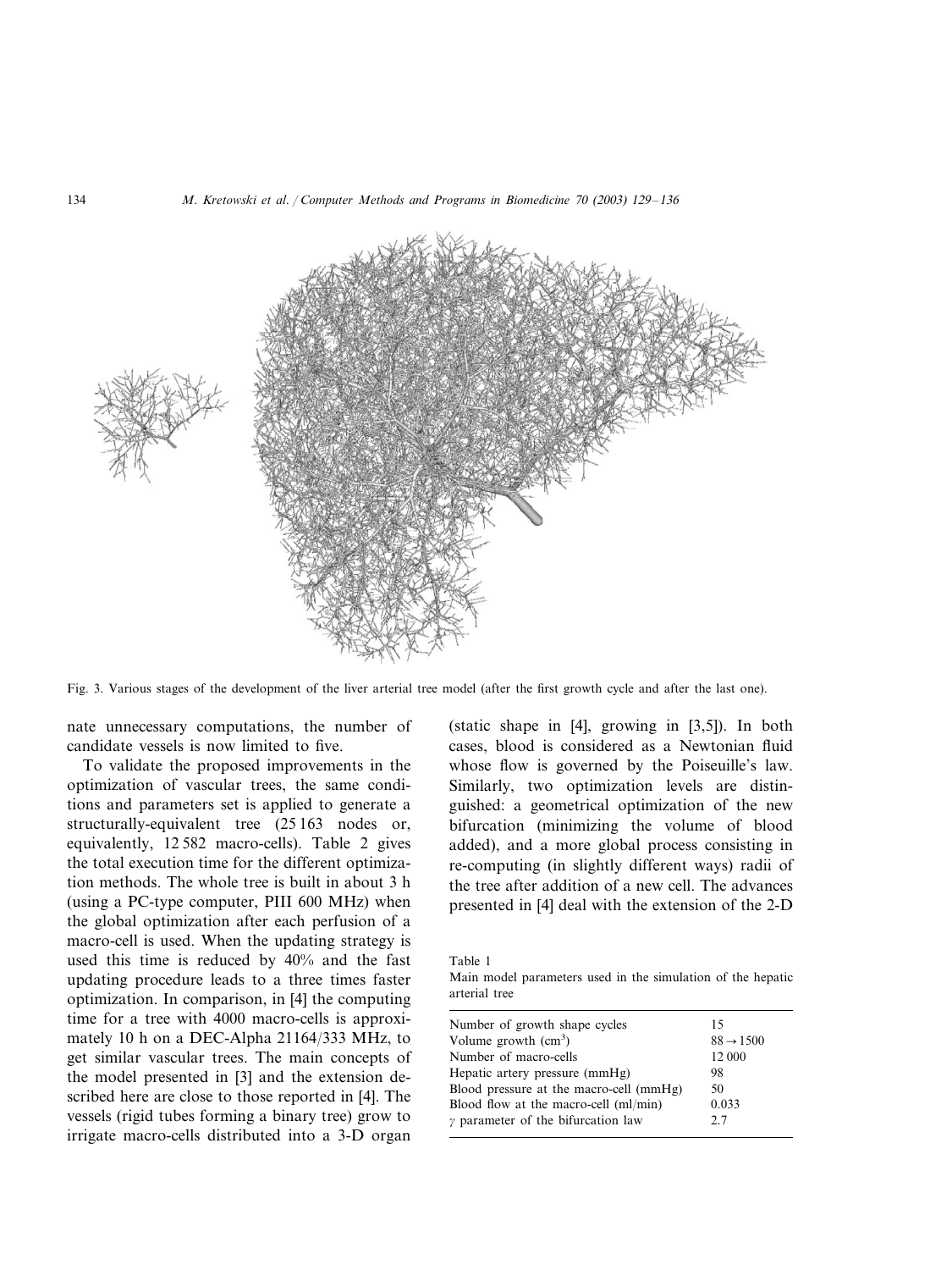Table 2 Comparison of the total simulation times with the proposed methods

| Optimization method | Time (min) | $\frac{0}{0}$ |
|---------------------|------------|---------------|
| Global              | 187        | 100           |
| 'Updating'          | 107.5      | 57.5          |
| 'Fast updating'     | 62.6       | 33.5          |

model first presented in [2], and the introduction of terminal flow variability which influences the structure and the geometry of the vascular tree. This property could be compared to the one we used in [3], where several classes of cells, with different geometrical and physiological properties coexist in a same organ, leading to various kinds of vascular regions (hyper-vascularized/ normal for example).

Although the model relies on simplified properties, its branching patterns and morphometric features observed through visual rendering as well as slice CT-scanner simulations and texture measurements are consistent with in-vitro and in-vivo experiments [12]. As far as future works are concerned, several physiologically-based improvements can be expected by taking into account the blood flow distribution heterogeneity (possibly related to specific metabolic needs [13]), shear stress participating to the growth process [14], microcirculation mechanisms for the remodeling or revascularization of the networks. Here one can notice that additional anatomical and physiological data are required, but they are more difficult to collect than data measured on other vascular system like coronary trees [15,16].

#### **5. Conclusions and future research**

The present algorithm provides better computational performances for the simulation of arterial tree growth in three dimensions. It can be used for preliminary studies aimed at evaluating the impact of variable or parameter changes on a statistical basis.

In medical practice, the most common way to observe and characterize the vascular network modifications is to acquire images (CT scan, MRI, and Ultrasound …). Vascular trees simulated by the model can be used to form physiologically sound images as it has been shown in [12].

Apart from the many improvements that can be introduced into the model (e.g. anostomoses, elasticity of the vessel walls, pulsative feature of the blood flow …), various enhancements of the above algorithm are in progress including more realistic shape constraints, improved boundary conditions, multiple connected trees (e.g. arterial and venous). More effective algorithms to detect potential intersections and crossings between vessels during the growth process have to be designed along with the adaptive corrections.

#### **References**

- [1] V. Meier, Realistic visualization of abdominal organs and its application in laparoscopic surgery simulation, PhD Swiss Fed Inst Technol Zurich, 1999.
- [2] W. Schreiner, F. Buxbaum, Computer optimization of vascular trees, IEEE Transactions on Biomedical Engineering 40 (5) (1993) 482–491.
- [3] J. Bézy-Wendling, A. Bruno, A 3-D dynamic model of vascular trees, Journal of Biological Systems 7 (1) (1999) 11–31.
- [4] R. Karch, F. Neumann, M. Neumann, W. Schreiner, A three-dimensional model for arterial tree representation, generated by constrained constructive optimization, Computers in Biology and Medicine 29 (1999) 19–38.
- [5] R. Karch, F. Neumann, M. Neumann, W. Schreiner, Staged growth of optimized arterial model trees, Annals of Biomedical Engineering 28 (2000) 495–511.
- [6] Y. Rolland, J. Bézy-Wendling, R. Duvauferrier, A. Bruno, Modeling of the parenchymous vascularization and perfusion, Investigative Radiology 34 (3) (1999) 171– 175.
- [7] A. Kamiya, T. Togawa, Optimal branching structure of the vascular trees, Bulletin of Mathematical Biophysics 34 (1972) 431–438.
- [8] D.L. Cohn, Optimal systems: I. The vascular system, Bulletin of Mathematical Biophysics 16 (1954) 59–74.
- [9] C.D. Murray, The physiological principle of minimum work applied to the angle of branching arteries, Journal of General Physiology 9 (1926) 835–841.
- [10] B. Mandelbrot, The Fractal Geometry of Nature, W.H. Freeman and Company, New York, 1977.
- [11] M. Zamir, Optimality principles in arterial branching,